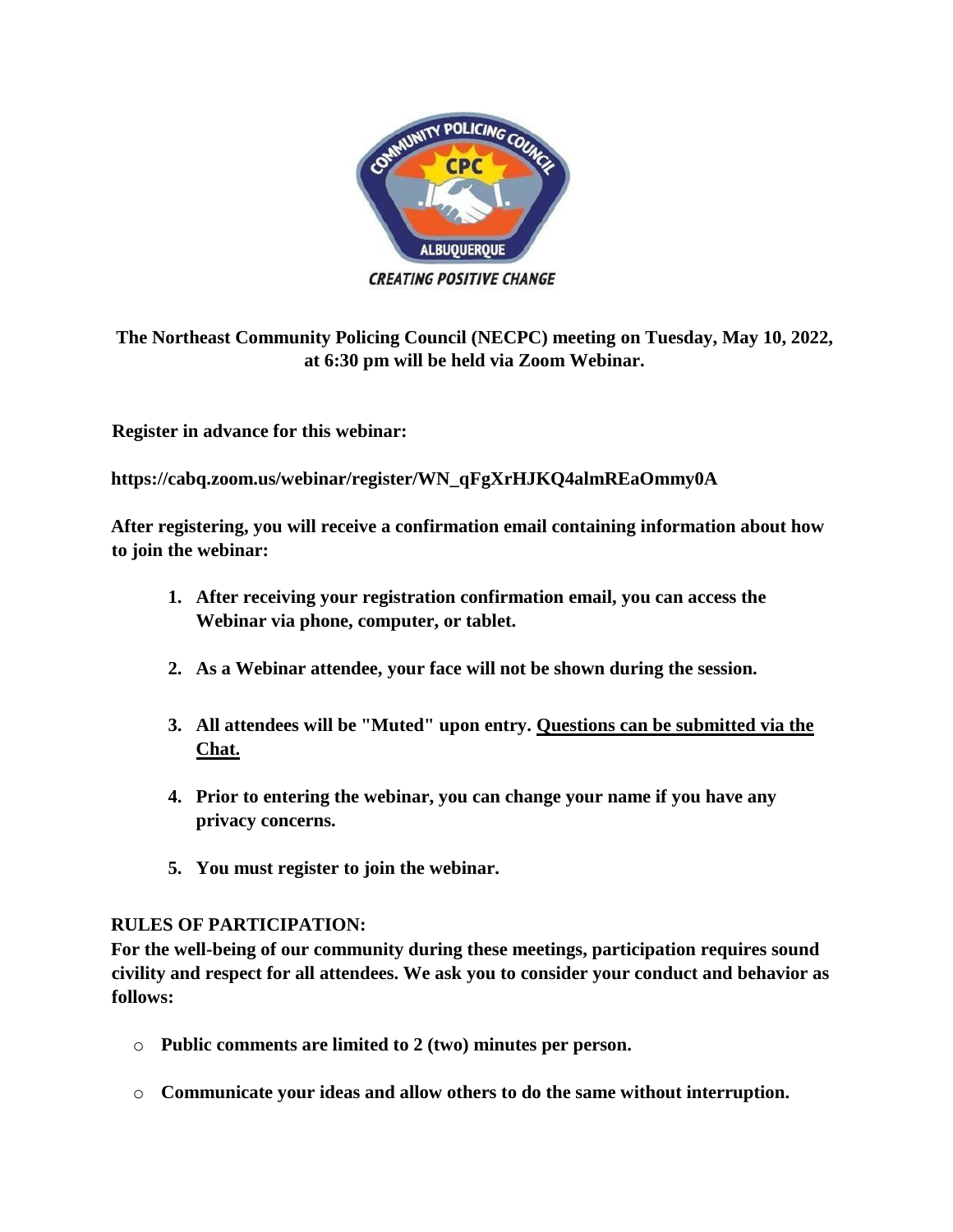- o **Demonstrate respect for others of differing opinions, heritage, ethnic group or profession.**
- o **Refrain from use of slander, accusations, name-calling, threats, insults, vulgarities, obscenities, and profanity.**
- o **Only constructive criticism is permissible of others' suggestions, ideas, or current policies.**
- o **Follow-up questions/comments will only be allowed after all audience members desiring to participate have done so.**

## **Northeast Area Command Community Policing Council Agenda**

**Call to Order – Roy Turpen – Co-Chair Contact us at northeastcpc@cabq.gov CPC Overview – Who we are - What is our mission** 

**Introduction of the Council Amend and Approve May Agenda Amend and Approve April Meeting Minutes** 

**Guest Speakers: Jonathan Ibarra; Former District Court Judge and current Asst. Public Defender will be discussing his perspective regarding the issues related to pre-trial detention.**

**Old Business New Business Recommendations** 

## **APD Presentations**

**\*\*Relevant questions are allowed during APD's presentation NE Area Command Community Engagement Plan – Commander Weber Crime Report Use of Force SOP Update (Standard Operating Procedures) Use of Force Discipline Recruitment**